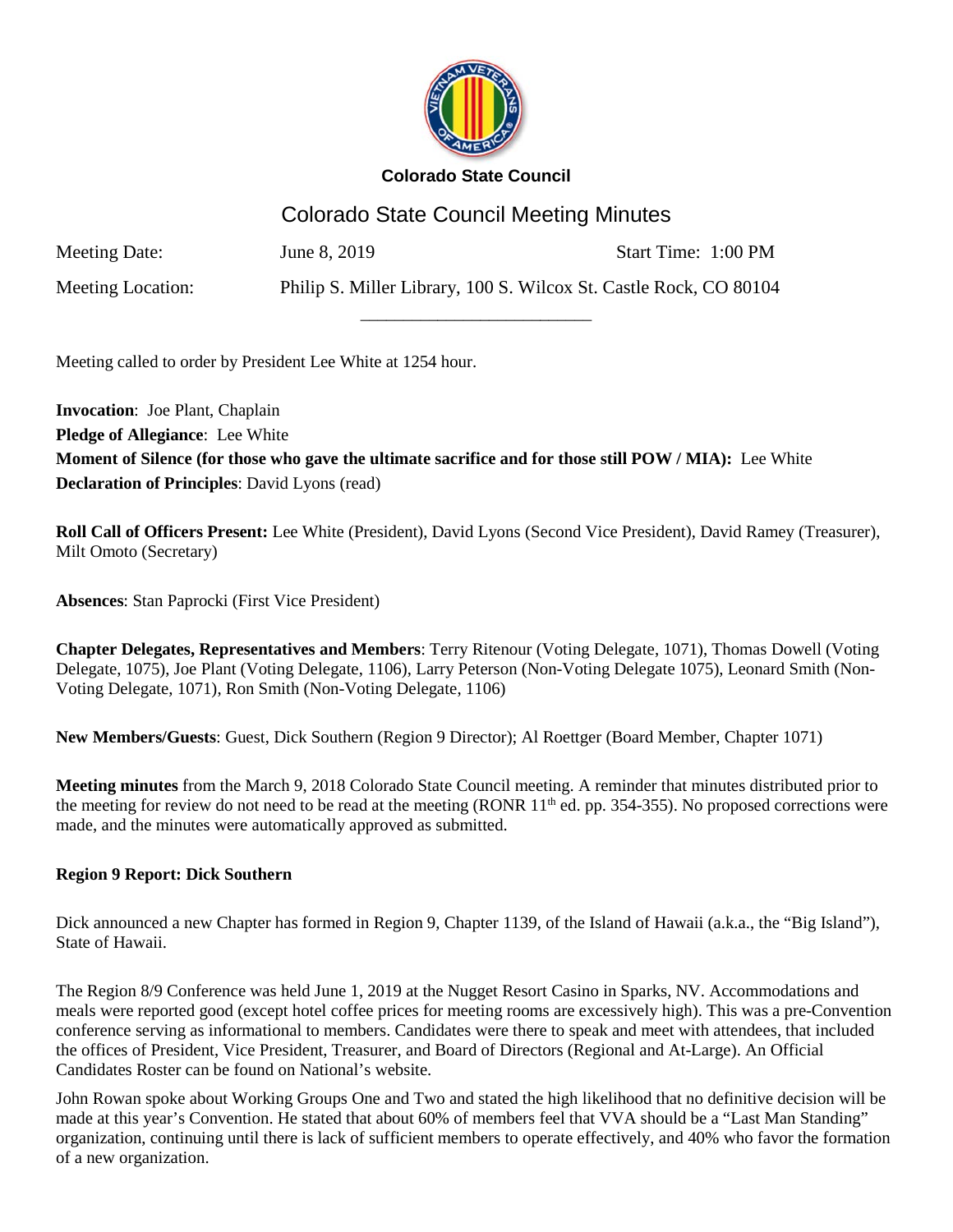Dick noted that all required reports from the State Council and each Chapter must be submitted to National in order to ensure that attending Delegates from Colorado can vote at the National Convention. Reports are due by July 15th.

Milt Omoto reported that documents for self-nomination of the Colorado State Council was submitted to National. Results will be announced at the Convention.

Any delegate can put fourth an amendment or resolution from the floor at the Convention. Milt will look into the process. He would like to propose an amendment that changes Article III, Chapter Provisions, Section 1 – Chapter Formation, from 25 to 15 members who can petition for a new chapter.

Dick reported that this year's Convention may have significantly less attendees than prior Conventions; the New Orleans Convention (2017) drew over 800 attendees. So far, about 450 have registered for this year's Convention. Late submittals and on-site registrations may boost this figure slightly.

Dave Ramey attended the Region 8/9 Conference on behalf of the Council. He reported that the Conference was informative and will be providing Conference information to Thomas Dowell who will be attending the National Convention from Chapter 1075. Dick stated that incumbents typically get re-elected. On Wednesday and Thursday evenings, there will be separate sessions for individual Regions where candidates can meet, speak and answer questions from delegates.

### **Treasurer's Report: David Ramey**

As of May 31, 2019:

Household Goods program income received: \$3,250 from VVA (this is the new monthly amount for this fiscal year). HGDP disbursement to the three Chapters: \$2,700 (\$900 each). Please note that no action of acceptance by the Council is required, or proper, on the Treasurer's Report (Roberts Rules of Order, Section 48, Page 479).

Dave Ramey reported that the CPA he is working with completed IRS Form 990, Return of Organization Exempt from Income Tax, that was required this year due to the large donation from the Erwin Estate. The CPA will submit the completed form electronically (E-file) to the IRS with a copy to Deb Johnson at VVA National.

David Ramey reported that the HGDP reports are due every 6-months; The next reporting date is October 15, 2019.

David presented the Council budget for the new fiscal year, March 2019 through February 2020. The Northwestern Certificate of Erwin Estate fund investment balance is projected to produce \$150 to \$200 of interest monthly. The Council will keep earned interest in the fund accumulating until the certificate's 5-year expiration period is up. The budget was accepted by the Council by default with no objections.

### **Expenses Against the Council: David Ramey**

Expenses Against Council include monthly HGDP distribution payments to Chapters (please see the State Council Treasure's Report for May for details). A check for \$425 was made out to the CPA who completed IRS Form 990 for the Council.

**Reading of Communications**. An appreciation letter for a donation made by the Council from the Veterans Community Living Center in Rifle was read by Milt Omoto. A letter to the Veterans Community Living Center in Walsenburg for the next \$500 donation that was prepared by David Ramey was also read by Milt Omoto.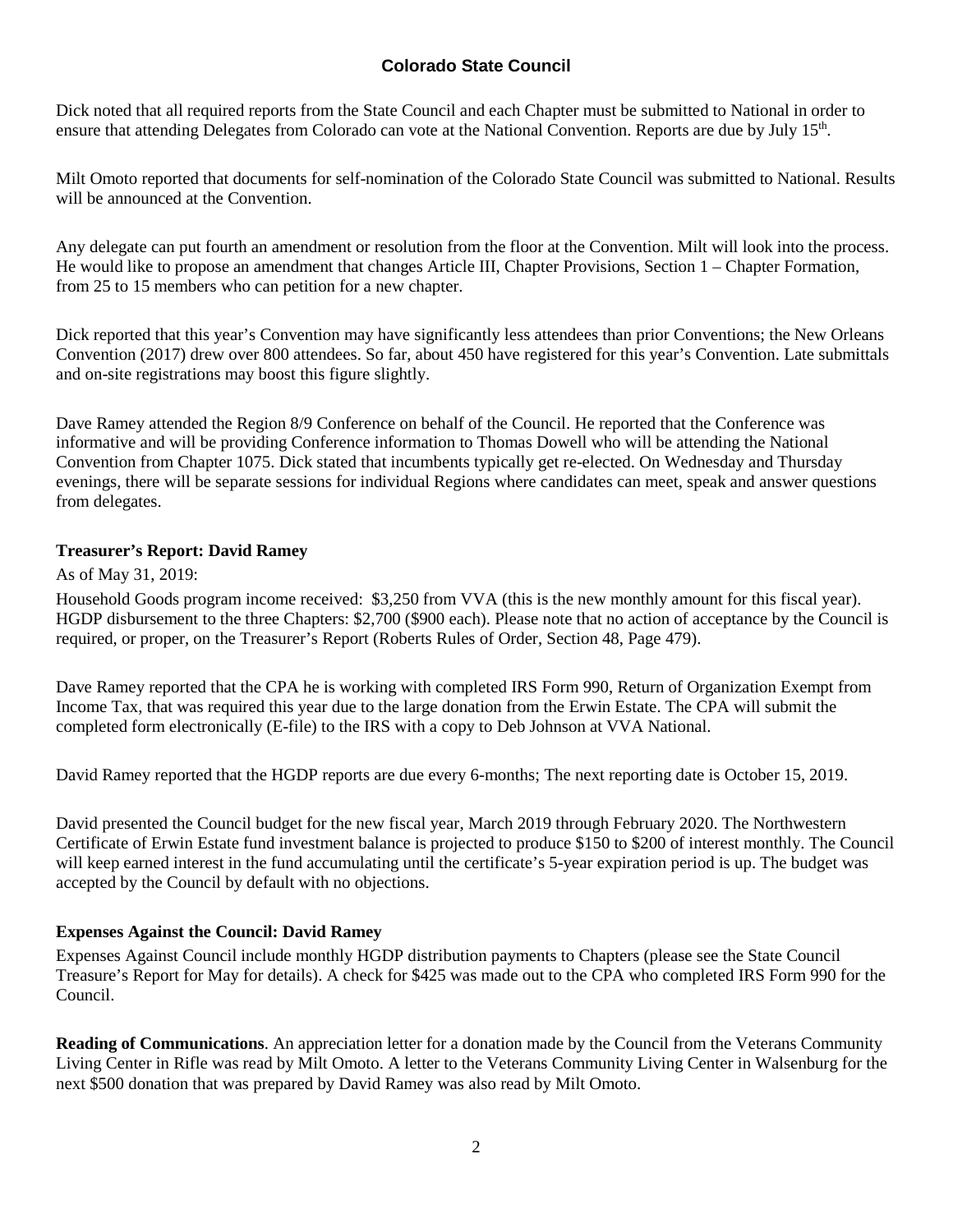**Member Sickness and Distress**: Joe Plant reported that founding member Pat Serena (1106) who recently had surgery is having difficulties from a recent leg amputation in addition to heart problems; Terry Ritenour stated that, being an amputee himself, he will call Pat and encourage him; Thomas Dowell stated that Chapter 1075 member Patrick Dewitt is being treated for cancer; we were all glad to see Al Roettger (1071) at the meeting, who spent 260-days in the hospital and has recovered. He is active with Chapter 1071's Speakers Bureau.

## **Chapter Activity Reports**

- Chapter 1071 (Terry Ritenour, Board Member)
	- Chapter membership is at 189 regular and 28 AVVA for a total of 217
	- The Chapter conducted their Memorial Day weekend fund raiser at four King Sooper stores, with 40 Chapter members participating; they collected about \$4,500
	- The Speakers Bureau is active with 152 school visits, speaking to over 2200 students, and accumulating 1500 student contact hours; three new schools were added recently
	- The Chapter will be sending four delegates to the National Convention in addition to Stan Paprocki who is attending on behalf of the Council
	- The "Wall that Heals" mobile Wall will be at Faith Bible Chapel (6250 Wright St, Arvada, CO 80004), June 19 to 23, 2019; volunteers will be recognized with their yellow hats; additional volunteers can sign-up on-site for various duties; the event is sponsored by Chapter 1071, Faith Bible Chapel and Vietnam Veterans Memorial Fund; the display is a ¾ replica of the Wall in Washington, DC and will be available 24-hours during these dates; opening ceremony will be on June  $20<sup>th</sup>$  at 6:00 PM and the closing ceremony will be on June  $23<sup>rd</sup>$  at 3:00 PM; attendees are allowed to do etchings on the Wall; Chapters can participate in wreath laying on either Saturday or Sunday
	- Terry stated that all Colorado delegates should meet at the National Convention to review and discuss how they will vote on the candidates, amendments and resolutions; Dick stated that there are several opportunities when Colorado delegates can meet on the first day of the Convention
	- Milt stated that he appreciates the pictures posted on Chapter 1071's website, especially those of the placement of the HU-1 aircraft at Wings Over the Rockies and those of the ribbon cutting ceremony; Ray Holtz of the Chapter takes the pictures; Milt also noted that you can see a video of an interview with Colonel McPherson and Colonel Overturf on the Wings Over the Rockies website;
	- The Chapter plans to continue with their Honors Burial program;
	- Chapter 1106 would like to meet with Chapter 1071's Speakers Bureau to get ideas on strengthening 1106's Speakers Bureau program.
- Chapter 1075 (Thomas Dowell, President)
	- Chapter members placed 1560 flags for Memorial Day; the Chapter also supervised the Boy Scouts on flag removals after the event
	- There are 735 burials at the new National Cemetery in Colorado Springs; there are still some remains being relocated from Fort Logan Cemetery;
	- The Chapter's Memorial Day weekend fundraiser was conducted at City Market in Woodland Park; despite the harsh weather (cold, snow and strong winds), the Chapter persevered and collected \$625;
	- The Chapter is active in recruiting new members; they added four new members since March;
	- The Chapter awarded two scholarships to high school graduates; reviewers were impressed with the high caliber of candidates
	- The Chapter has allocated \$9500 of the Erwin Estate funds it received to various organizations that support veterans and their families; some of the potential organizations include Healing Waters, Hawk Quest and Mt. Carmel; Mt. Carmel is 100% funded by Phil Long (of Phil Long Ford);
	- The Chapter continues to work with Mt. Carmel to find temporary lodging for veterans and their family in need on an urgent basis; the Chapter works with several hotels that reserve rooms for this need and provide these rooms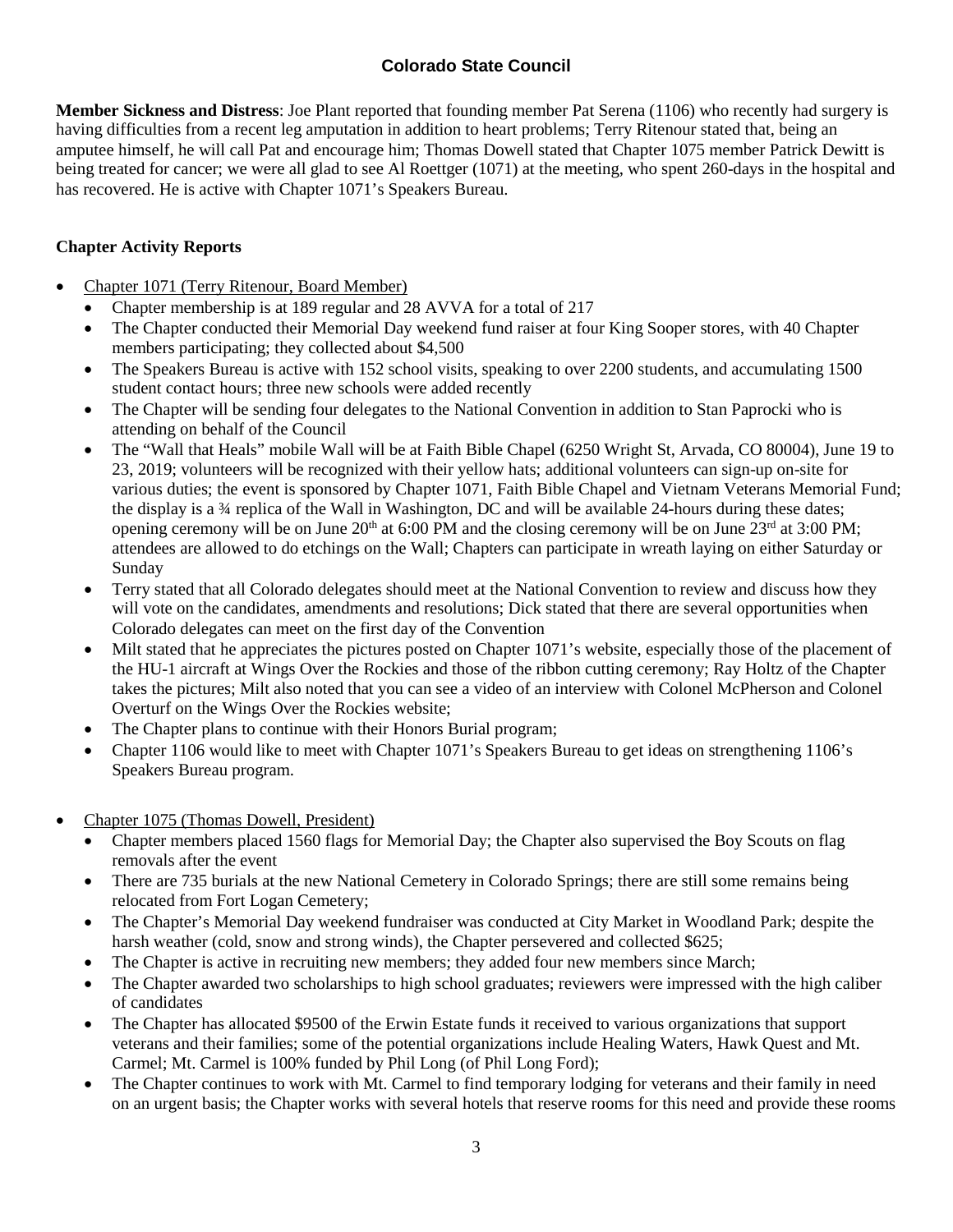at a significant discount; candidates are all recommended by Mt. Carmel; the frequency is 1 to 3 monthly, and the Chapter works with the local DVA and American Legion chapters to share costs

- The Chapter is planning a trip to Angle Fire (New Mexico), August 6-7, 2019.
- Chapter 1106 (Lee White, President)
	- Current Chapter membership is at 165 with 132 regular members and 33 AVVA members
	- The Chapter conducted a "Bike Show and Contest" fund raiser at Grand Prix Motor Sports and raised about \$500 from the event; this will likely become an annual event
	- The Chapter's Memorial Day weekend poppy drive collected about \$5500 from four King Soopers stores
	- Chapter members will participate in this year's Highlands Ranch Fourth of July Parade
	- Volunteers from the Chapter will participate at the Wall That Heals;
	- The Chapter awarded six \$2,000 scholarships to graduating high school students; scholarship awardees read their papers at a recent Chapter member meeting
	- The Chapter will be attending the June 30<sup>th</sup> Rockies baseball game; this is a fundraiser for the Chapter; contact Barry Fiore (Chapter 1106) for information on how to participate in this program
	- The Chapter will attend and participate in the Cherry Creek School District's veteran's appreciation event and football game, September 7, 2019
	- The Chapter's Speakers Bureau is active speaking as high schools
	- The Chapter continues to provide veteran emergency assistance to veterans in need;
	- Anyone needing power wheel chairs, the Chapter has several available.

#### **Unfinished Business**

- David Lyons attended the recent Council of State Council Presidents (CSCP); he reported that it was very informative and was a good experience, especially to meet other State Council Presidents and Regional Directors; he stated that there was a diverse position of views on the future of VVA
- The State Council website was updated with pictures and bios of members
- Final Erwin Estate fund reporting forms were distributed to Council members.

#### **New Business**

- Lee White discussed the need to identify veteran organization and organizations that support veterans and their families for State Council funds donations; Lee identified several including the Fisher House and Volunteers of America; David Ramey stated that at the Region 8/9 Conference, the President of Chapter 582 reported that there are still Chapter members in dire need of support after being displaced by the wildfires; they have Chapter members living in tents since the fires late last year; Dick stated that they have enough MRE meals, clothing and bottled water; what they need is cash;
- Dick Southern stated that due to California bureaucracy, it is costly (\$80K to \$100K) to have a site inspected and approved for re-building; the VVA California State Council drafted a resolution to the State Legislature to have this process waived for victims of the fire so they can rebuild in a timely and affordable manner.

**Motion**: A motion was put fourth for the Council to donate \$2500 to California Chapter 582. The motion was approved by Lee White and seconded by David Lyons. The motion was approved by the Council.

- Milt stated the need for a formal process to identify and approve organizations to receive Council donations; this will be discussed at a future Council meeting
- Milt asked whether the State Council should, on occasion, set up a table at the new VA hospital to promote VVA, provide information to veterans and interact with veterans; we would need permission from the VA and seek volunteers from Chapter; to be discussed at the next meeting.